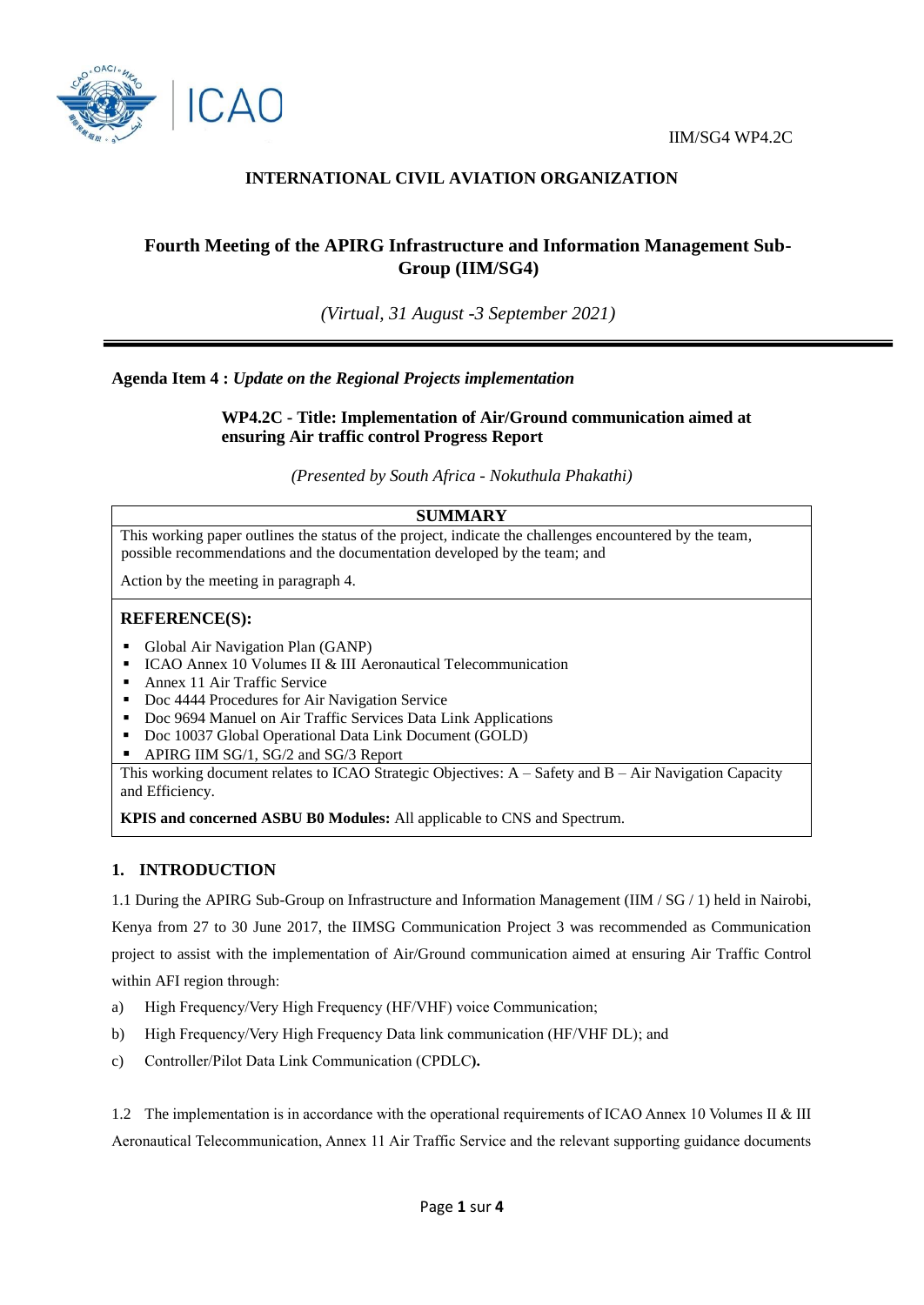(Doc 4444 Procedures for Air Navigation Service (PANS--ATM) Doc 9694 Manuel on Air Traffic Services Data Link Applications, Doc 10037 Global Operational Data Link Document (GOLD).

1.3 All tasks are carried out by COM/ IT experts nominated by AFI States participating in the project, led by the Project-Team Coordinator and under the supervision of the Project Facilitators (ROs/CNS, Dakar and Nairobi) through the IIM SG working methodology.

1.4 The states were invited by ICAO via a letter reference ES AN 13/0-584 dated 14 August 2017, to appoint and notify the participation of its qualified experts in any of the 14 regional IIM project teams identified.

#### **1.5 Rationale/Justification**

**1.5.1 HF/VHF Voice:** The requirements for HF/VHF are contained in the AFI Air Navigation Plan (ANP), FASID TABLE CNS 2A (Aeronautical Mobile Service and Aeronautical Mobile Satellite service-AMS &AMSS and Stations circuits have been implemented in accordance with this AFI Air Navigation Plan. Significant improvements are noted, notably with the implementation of aeronautical satellite telecommunications. However, the non- availability of Remote VHF encountered from time to time results from the obsolescence of some VSAT Stations.

**1.5.2 HF/VHF and Data Link:** The regional requirements for HF/VHF Data Link remain to be updated by the project Team.

**1.5.3 CPDLC:** The introduction of datalink communication in the region associated with surveillance data processing systems with possible automation of the transfer and coordination of Air Traffic between air traffic Centres (AIDC) require an available digital air/ground communication system. The implementation of CPDLC will bring more accuracy in the exchanged messages and increase the availability of message exchanges between ATCOs and pilots. The regional implementation of the CPDLC remain to be updated by the project team.

1.6 This paper provides the progress made by the IIM SG COM 3 Air/Ground Communication project. It elaborates the achievements, challenges encountered by the team, possible recommendations and the documentation developed by the team attached as indicated below :

1.6.4.1 Annexure A : IIM COM 3 Project Deliverables and Status;

1.6.4.2 Annexure B : COM 3 Questionnaire Analyis Template;

1.6.4.3 Annexure C : The states AFI Air to Ground (A/G) implementation status;

1.6.4.4 Annexure D : Draft AFI HDL/VDL Manual/Guideline;

1.6.4.5 Annexure E: Draft AFI Communication Strategy – SWOT Analysis; and

1.6.4.6 Annexure F: Draft IIM COM 3 project costing template.

#### **2 DISCUSSIONS**

2.1 The IIMSG Communication Project 3 team, has been submitting the project deliverables to the IIM SG Chairman, Vice chairman and Secretariat as a final document for submission to, and if necessary, approval by the APIRG Projects Coordination Committee (APCC).

2.2 A project progress report is submitted to the IIM SG Chairman, Vice chairman and Secretariat indicating the project status, challenges, and possible recommendations.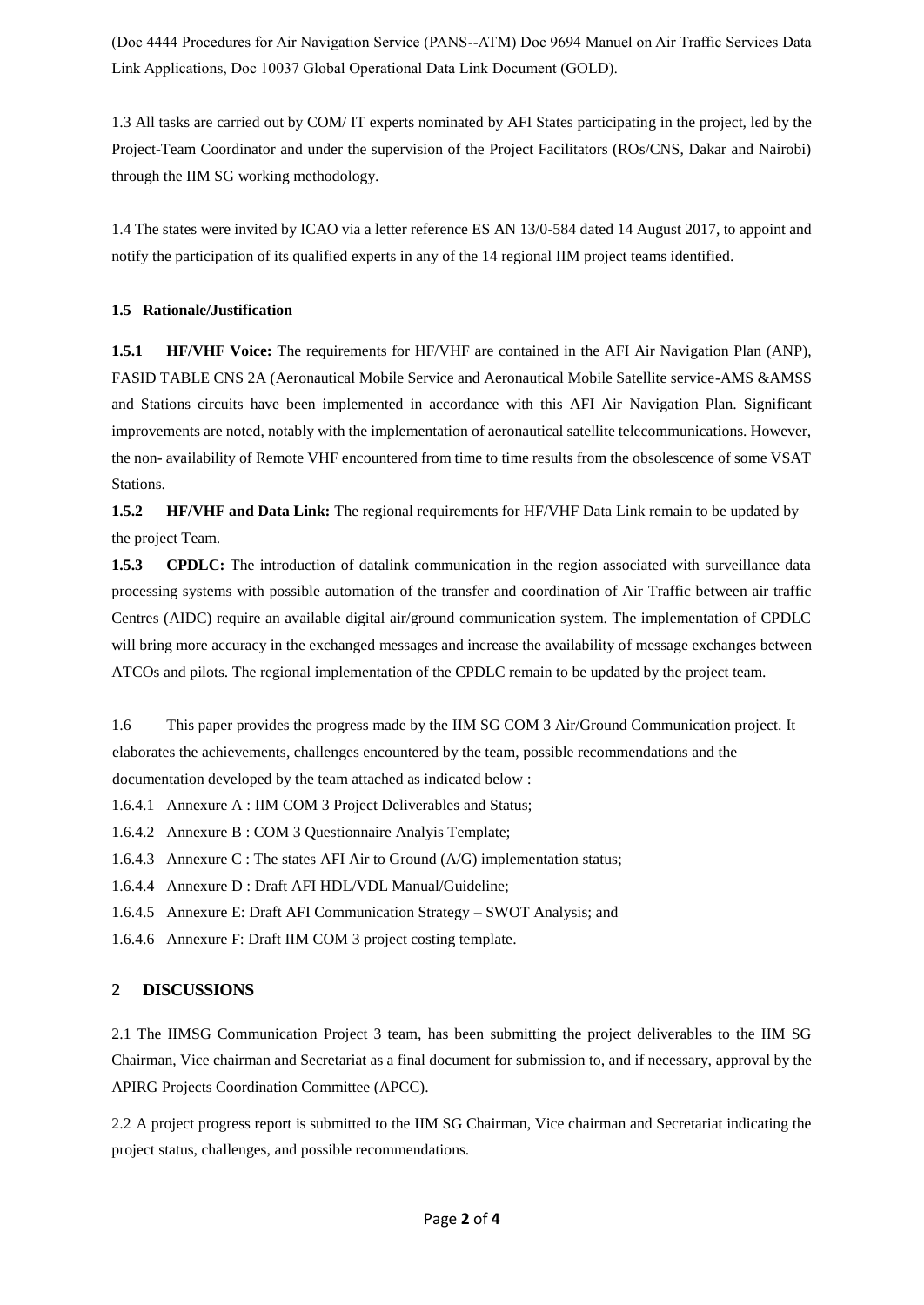2.3 The IIM Sub-Group teams were allocated tasks and expected deliverables as indicated in Annexure A.

2.3.1 The team has managed to complete all project planning documentations;

2.3.2 Developed the Questionnaire analysis template, attached as Annexure B;

2.3.3Tracked the states AFI Air to Ground (A/G) implementation status, attached as Annexure C;

2.3.4 Commenced with the development of AFI HDL/VDL Manual/Guideline, attached as Annexure D;

2.3.5 Commenced with the development of AFI Communication Strategy, attached as Annexure E; and

2.3.6 Developing the project costing template, attached as Annexure F.

2.4 The last IIMSG Communication Project 3 progress meeting was on 12 July 2021 via MS Teams. The project meeting minutes and matters arising have been compiled.

2.5 The project team members have also been communicating via a WhatsApp group if required.

2.6 IIM COM 3 MS Team folder was created for project documentation ease of access and record purposes.

## **3 Implications**

## 3.1 **Project Team Experts Active Participation - AFI HDL/VDL Manual/Guideline development**

3.1.1 The project teams are the foundation on the implementation of the APIRG plans and ensuring that Africa is not left behind. Its success is largely dependent on the project team members active participation, commitment, and experts in the work of the project team.

3.1.2 Due to various organization or State operational matters; some of the identified experts are not available to assist with the development of AFI HDL/VDL Manual/Guideline. It is requested that additional experts are appointed to assist with the development of AFI HDL/VDL Manual/Guideline.

## 3.2 **Project questionnaire survey**

3.2.1The key challenge faced by the project is related to the project questionnaire survey and State responses. This will allow the team to track and report the AFI Air/Ground communication, between Pilots and ATCOs, Implementation status that will ensure all Airspaces and Air Traffic Control Centers involved in the provision of air avigation service for international civil aviation have required coverage.

3.2.2 We are pleased to report that the following states have submitted completed Questionnaire: Botswana, Ghana, Kenya, Seychelles and South Africa.

| <b>ITEM</b>                     | <b>OBJECTIVE</b>                                         | <b>FREQUENCY/</b><br><b>DATE</b> | <b>MEDIA</b>     | <b>OUTPUT</b>                |
|---------------------------------|----------------------------------------------------------|----------------------------------|------------------|------------------------------|
| <b>Kick-off meeting</b>         | 1. To initiate project                                   | 27 February 2018                 | Teleconference   | Minutes, Matters arising and |
|                                 | To discuss and allocate task<br>3. Project documentation |                                  |                  | Project Status report        |
| <b>Project progress meeting</b> | and<br>track project progress<br>To.                     | 27 March 2018                    | Skype / Whatsapp | Minutes, Matters arising and |
|                                 | deliverables as per last meeting.                        |                                  |                  | Project Status report        |
| <b>Project progress meeting</b> | and<br>To<br>track project progress                      | 24 April 2018                    | Skype / Whatsapp | Minutes, Matters arising and |
|                                 | deliverables as per last meeting.                        |                                  |                  | Project Status report        |
| <b>Project progress meeting</b> | and<br>To<br>track project progress                      | 26 June 2018                     | Skype / Whatsapp | Minutes, Matters arising and |
|                                 | deliverables as per last meeting.                        |                                  |                  | Project Status report        |
| <b>IIM Sub-Group Meeting</b>    | To provide project progress to IIM                       | Once a year $-$                  | Formal meeting   | IIM Sub-Group Report with    |
|                                 | Vice-Chair<br>Chairperson,<br>and                        | <b>ICAO</b> Meeting              |                  | Decisions and Conclusions.   |
|                                 | Secretariat.                                             |                                  |                  |                              |
| <b>Project progress meeting</b> | and<br>To<br>track<br>project<br>progress                | 03 December                      | Microsoft Teams  | Minutes, Matters arising and |
|                                 | deliverables as per last meeting.                        | 2020                             |                  | Project Status report        |

3.3 To improve on Communication and Coordination, a meeting program was developed as indicated below: